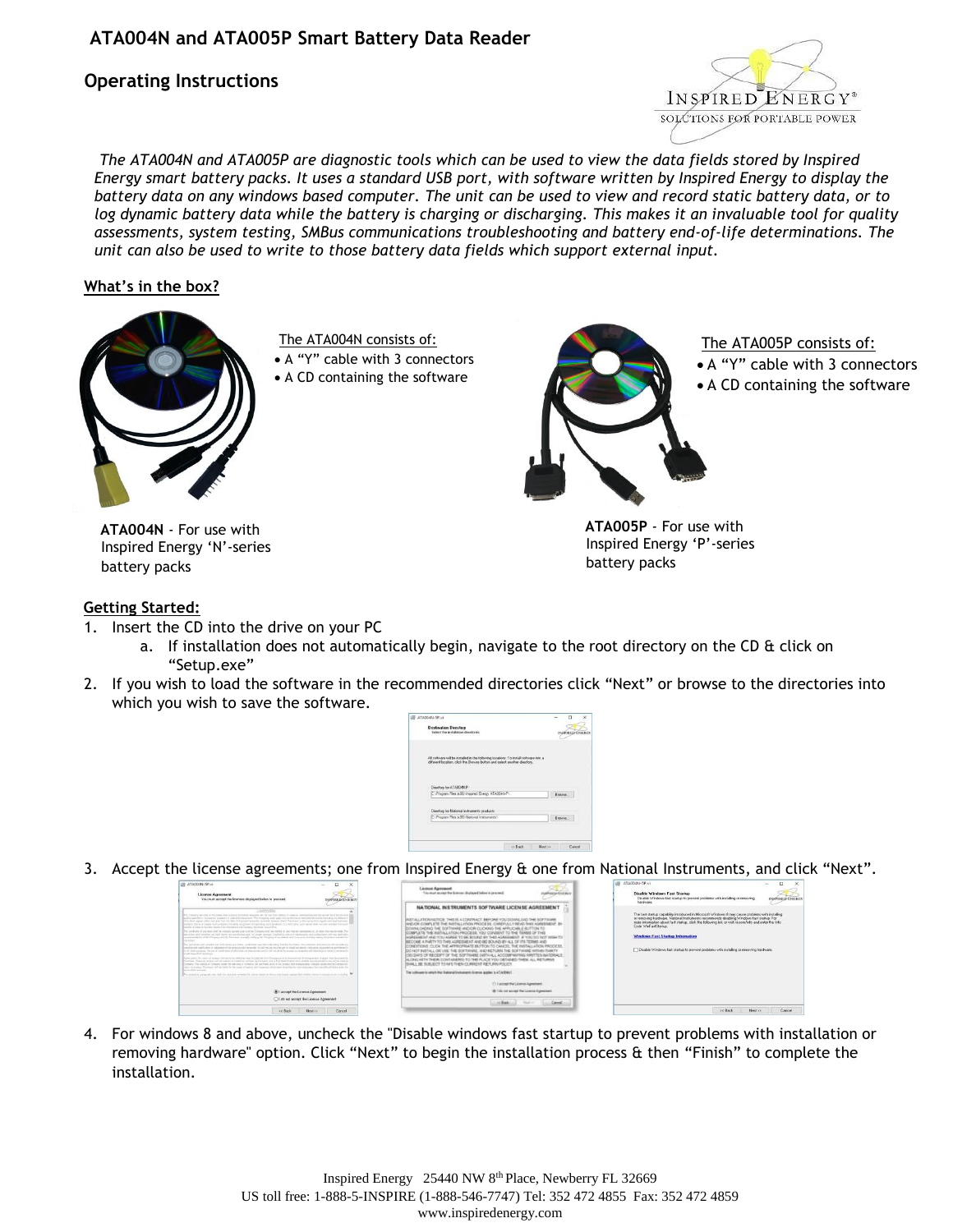# **Operating Instructions**



| An TACO4N-SP.vi<br>$\Box$<br>$\times$<br>$\overline{\phantom{a}}$<br>Start Installation<br>Review the tolowing summary before continuing.<br><b>INSPIRED TOVIDEGY</b> | ATACO4N-SP.vi<br><b>Instalation Complete</b>     | SOLCTIONS FOR P<br>$\Box$<br>$\times$<br>-<br>INSPIRED ENERGY |
|-----------------------------------------------------------------------------------------------------------------------------------------------------------------------|--------------------------------------------------|---------------------------------------------------------------|
| Adding or Changing<br>• ATADON P Flor                                                                                                                                 | The installer has finished updating your oystem. |                                                               |
|                                                                                                                                                                       |                                                  |                                                               |
| Click the Next button to begin installation. Click the Back button to change the installation settings.                                                               |                                                  |                                                               |
| Save Ric.<br>cr Back<br>Nowa<br>Earnest                                                                                                                               | cellace.                                         | Finsh.<br>Hear ev                                             |

5. The ATA004N-5P software will be listed in your Start Menu alongside the light bulb icon:

## **The Battery Data Screen:**

- The battery data is displayed in boxes in the center of the window.
	- o A full description and derivation of each data field can be found in the Smart Battery Data Specification rev.1.1. Please contact Inspired Energy or visit www.sbs-forum.org/specs/ for a copy.
- Clicking on the logo at the top of the page will take you to www.inspired-energy.com.
- Along the bottom are the status indicators for the USB connection, data scanning and battery status codes.
- On the left of the window are the scanning buttons and the quick health check status indicators.

| 07/19/2017 4:38:20 PM   | <b>Scanning Buttons</b>         |                          | Link to website             |                         | <b>INSPIRED ENERGY</b> *<br>SOLUTIONS FOR PORTABLE POWER |
|-------------------------|---------------------------------|--------------------------|-----------------------------|-------------------------|----------------------------------------------------------|
| Keep Scanning           |                                 |                          |                             |                         |                                                          |
|                         | <b>Manufacturer Access</b>      | At Rate OK               | Absolute State of Charge    | <b>Charging Voltage</b> | Serial Number                                            |
| Refresh                 | 0000                            | 0001                     | 24                          | 16800                   | 1191                                                     |
|                         | Remaining Capacity Alarm<br>680 | Temperature              | Remaining Capacity          | <b>Battery Status</b>   | Manufacturer Name                                        |
| Press to                |                                 | 2979                     | 1603                        | OOCO                    | <b>INSPIREDE</b>                                         |
| <b>Start</b><br>Logging | Remaining Time Alarm            | Voltage                  | <b>Full Charge Capacity</b> | <b>Cycle Count</b>      | Device Name                                              |
| Log Count               | 10                              | 14059                    | 6601                        |                         | PH2054HD34                                               |
| $\overline{0}$          | <b>Battery Mode</b>             | Current                  | Run Time To Empty           | <b>Design Capacity</b>  | <b>Device Chemistry</b>                                  |
|                         | 0001                            | $\circ$                  | Not Applicable              | 6800                    | LION                                                     |
| <b>Battery Health:</b>  | At Rate                         | Average Current          | Average Time to Empty       | <b>Design Voltage</b>   | <b>Negative Cell</b>                                     |
| <b>Cycle Count:</b>     | l o                             | $\circ$                  | Not Applicable              | 14400                   | 3516                                                     |
| Capacity.               | At Rate Time To Full            | Max Error                | Average Time To Full        | Specifications          | 2nd Cell                                                 |
|                         | Not Applicable                  | $\mathbb{I}$             | Not Applicable              | 0031                    | 3515                                                     |
| Age:                    | At Rate Time To Empty           | Relative State of Charge | <b>Charging Current</b>     | Manufacturer Date       | 3rd Cell                                                 |
| Cell Balance:           | Not Applicable                  | 25                       | 3000                        | 7/12/2017               | 3515                                                     |
| Fuel Gauge:             |                                 | Manufacturer Data        |                             |                         | 4th Cell                                                 |
| OK                      |                                 |                          |                             |                         | 3514                                                     |
|                         | Quick health check              |                          | Status bar                  |                         | <b>Battery data fields</b>                               |



#### **Connecting to the ATA004N: Connecting to the ATA005P:**



Inspired Energy 25440 NW 8th Place, Newberry FL 32669 US toll free: 1-888-5-INSPIRE (1-888-546-7747) Tel: 352 472 4855 Fax: 352 472 4859 www.inspiredenergy.com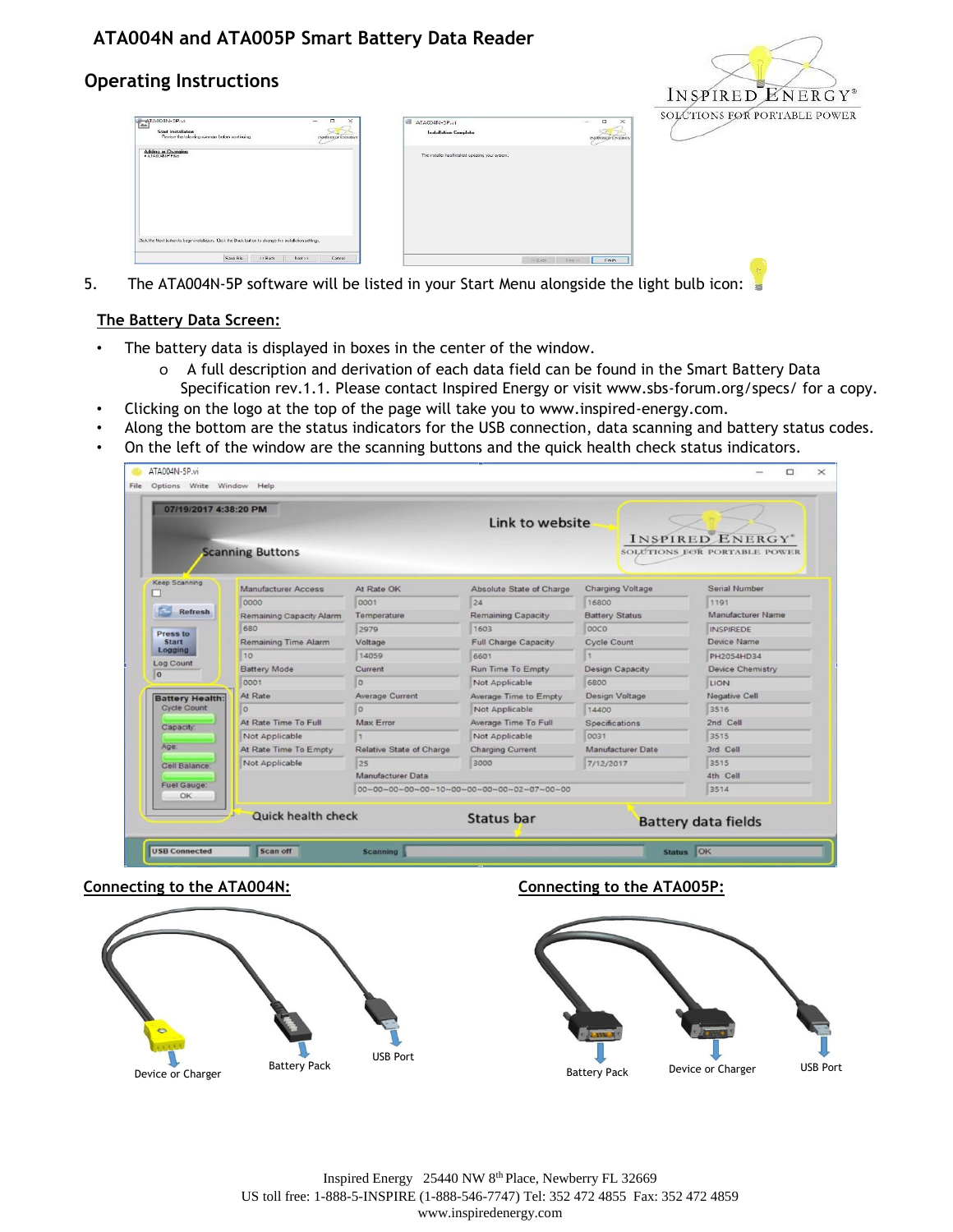## **Operating Instructions**



- Plug the USB connector into an available USB port (1.0 or higher) in your computer. The Blue LED will illuminate indicating power from the USB
- Plug the male blade or D-Sub connector into the battery pack observing the polarity.
	- o The units are protected against reverse polarity insertion.

At this point the software can read the battery data, and the system can be used to assess the state of health of the battery. The green LED will illuminate indicating that the SMBus internal pull-ups are on.

• If you wish to view &/or log dynamic battery data during a charge or discharge, plug the female connector into a charger or into your battery-powered device. This will enable the battery to operate the device as if it were inserted.

#### **Operating the ATA004N-5P software**



The Battery Health monitor provides a quick check on a battery's state of health. The bars will change from green through amber to red depending on the health of the battery. These are only a guide, and a red bar does not necessarily mean that the battery requires replacement. We recommend that you establish acceptable limits for your particular application, and always re-calibrate the battery before making any end of life determination. For example; you may decide to replace the battery only if two or more red bars are showing.

In the example shown above, the battery is a few years old  $\alpha$  the fuel gauge requires calibration, but otherwise it is in good health & will continue to provide good service.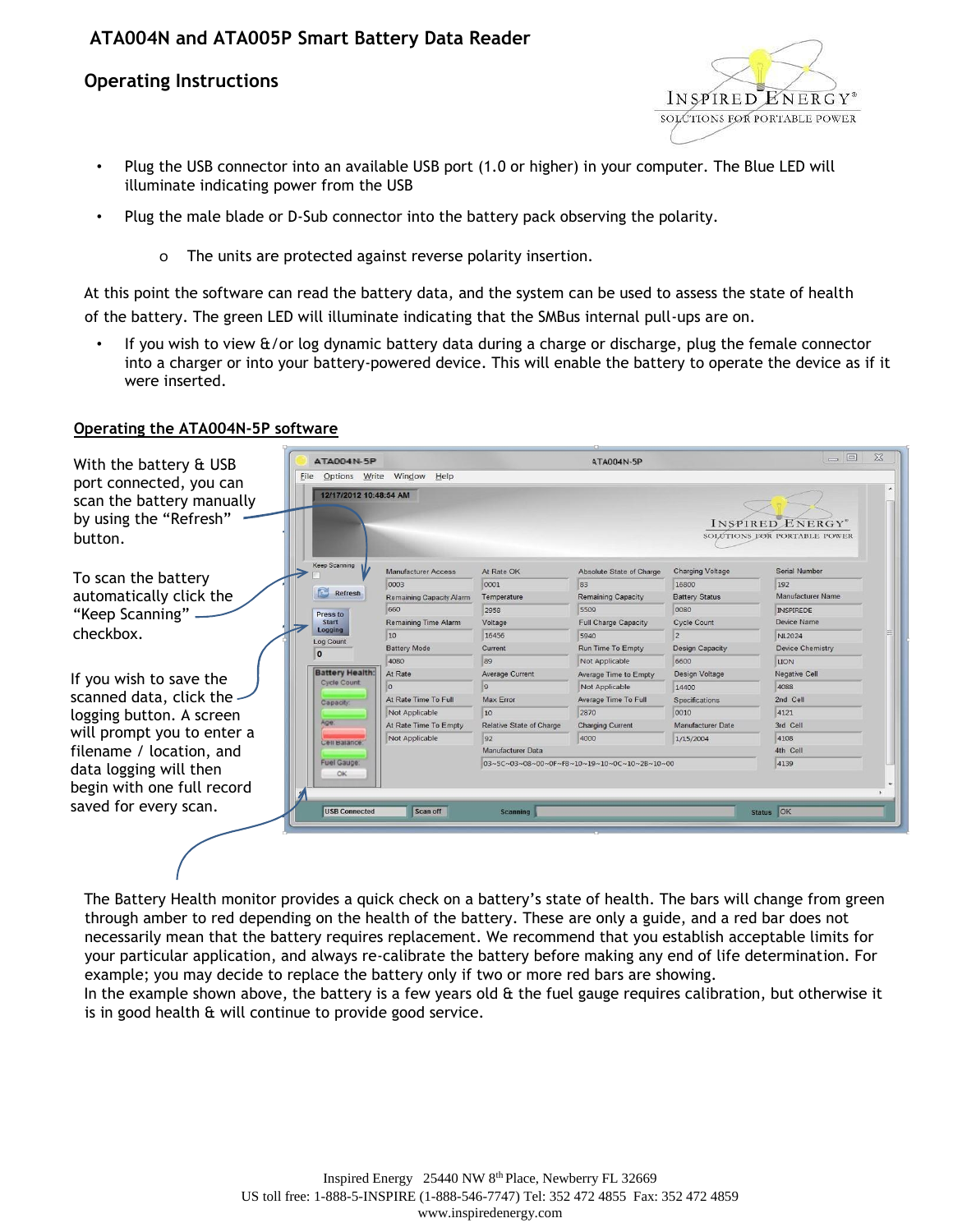## **Operating Instructions**



## **The "Options" Menu:**

| ATA004N-5P.vi<br>Write<br>File<br>znot | Window Help<br>Set Scan/Log Interval Ctrl+1            |    | The Scan / Log Interval can be adjusted using this tab. Entering a value in<br>seconds will change the scanning / data logging rate accordingly |
|----------------------------------------|--------------------------------------------------------|----|-------------------------------------------------------------------------------------------------------------------------------------------------|
| Scan<br>SMBUS Pu                       | Refresh Interval in Seconds<br>Scan/Log Interval<br>K. | OK | Scan can be toggled on or off. This has the<br>same function as the "Keep Scanning"<br>checkbox.                                                |

The *SMBus Pullups* in the battery can be set low or high to suit the requirements of your device. Please note, the default is for the internal battery pullups to be ON. Changing them to off may cause communications difficulties.



**Writing to the Battery:** *Manufacturer Access* is used only internally by Inspired Energy.

The *Remaining Capacity Alarm* can be altered to suit the needs of your device. By default, all Inspired Energy products have this value set to 10% of the design capacity. Open this window & enter a value to a value that will enable your device to shut down in an orderly manner, & press the "write button. The "Read" button can be used to check that the battery has accepted the new data.

| Alarm Time in Minutes |                                                        |
|-----------------------|--------------------------------------------------------|
| 10                    | 0000                                                   |
| Write                 | Read                                                   |
|                       |                                                        |
|                       |                                                        |
|                       | Close                                                  |
|                       |                                                        |
|                       |                                                        |
|                       |                                                        |
|                       | Set At Rate to a value between -32,768 and 32,768mA/mW |
|                       |                                                        |
| At Rate in mA/10mW    |                                                        |
|                       |                                                        |
| 4000 章                | $\mathbf{0}$                                           |

Similarly the *Remaining Time Alarm* can be adjusted to suit the length of time your users require to save their work and shut down the device. The default is set to 10 minutes on all Inspired Energy products.

| Register in Hex |       |      |
|-----------------|-------|------|
| $\mathbf 0$     |       |      |
| Write           |       | Read |
|                 |       |      |
|                 | Close |      |

The *Battery Mode* feature can be used to select the various operational modes for the battery; for example whether the battery capacity is reported in mAh or mWh etc..

The "*AT-Rate*" function allows you to ask the battery questions. Literally "If I were to charge / discharge the battery *AT* the following *RATE*, how long will it take until the battery is full /empty?" Enter a negative integer for a discharge current and a positive integer for a charge current.

*Note:* if you have used the battery Mode feature to change the capacity reporting from mAh to mWh you'll need to enter a value in mWh.